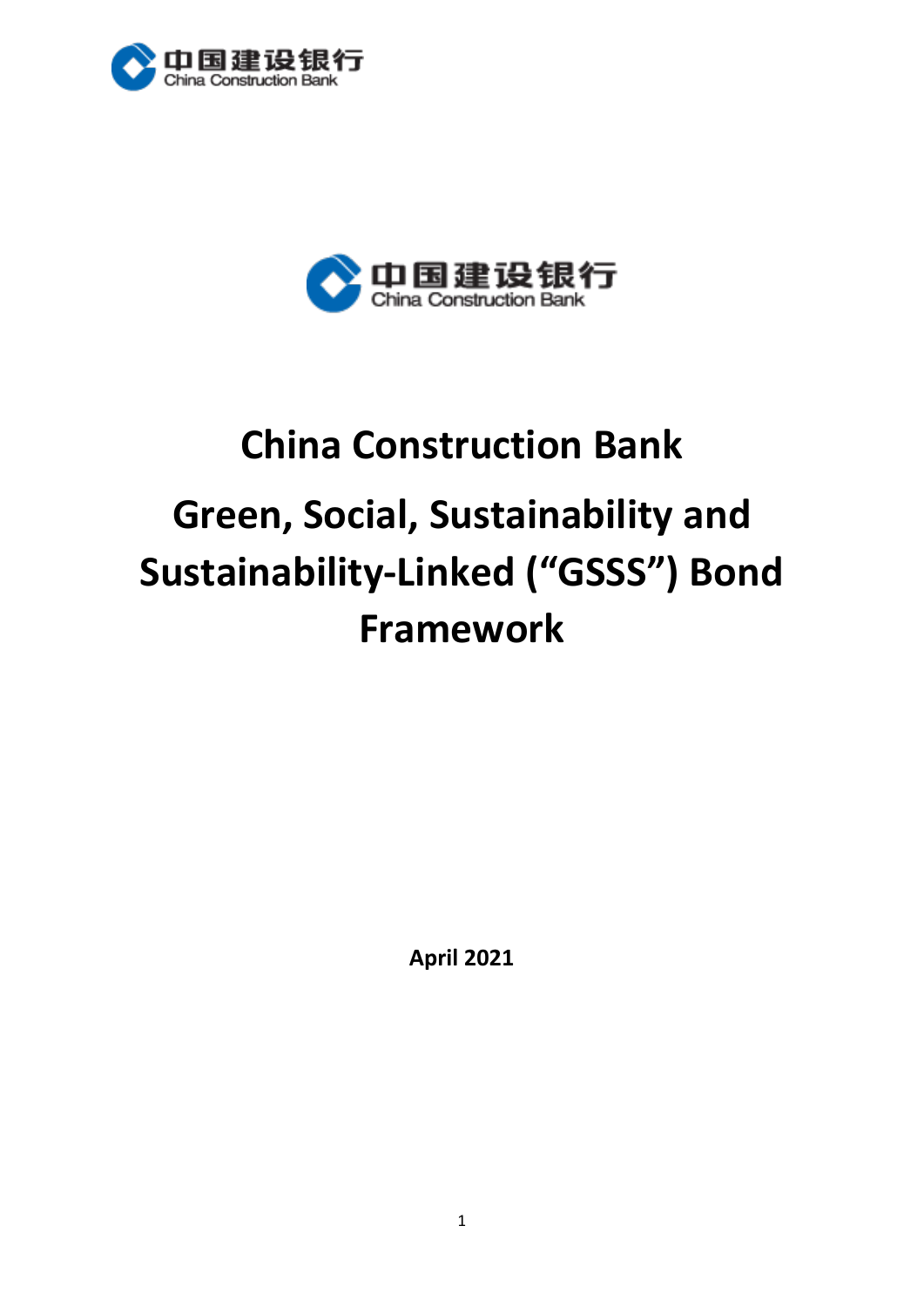

## **1. Framework Overview**

The GSSS Bond Framework of China Construction Bank (the "Framework") provides guidelines for all domestic and overseas branches and subsidiaries of China Construction Bank (the "Bank") to issue GSSS bonds, i.e. green bonds, social bonds, sustainability bonds and sustainability-linked bonds, for the financing or refinancing of eligible assets/projects, so as to fulfil CCB's strategies of corporate social responsibility to serve the public, promote livelihoods, and become a low-carbon and environmental friendly bank for sustainable development.

## **2. Green, Social and Sustainability ("GSS") Bonds**

The issuance of green bonds, social bonds and sustainability bonds under this Framework are in line with the Green Bond Principles, the Social Bond Principles and the Sustainability Bond Guidelines of the International Capital Market Association (ICMA) respectively, and the green projects located in Mainland China need to be in line with the Green Bond Endorsed Project Catalogue issued by the Green Finance Committee of the People's Bank of China (PBoC) and other industrial criteria issued by relevant authorities. For each GSS bond, the following key principles will be adopted:

- I. Use of Proceeds
- II. Project Evaluation and Selection
- III. Management of Proceeds, and
- IV. Reporting

#### **2.1 Use of Proceeds**

The net proceeds from Green, Social and Sustainability ("GSS") bonds issued under this Framework will be earmarked for the financing and/or refinancing of the following eligible assets or projects.

- The net proceeds from green bonds will be allocated to Green Eligible Categories as defined in 2.1.1
- The net proceeds from social bonds will be allocated to Social Eligible Categories as defined in 2.1.2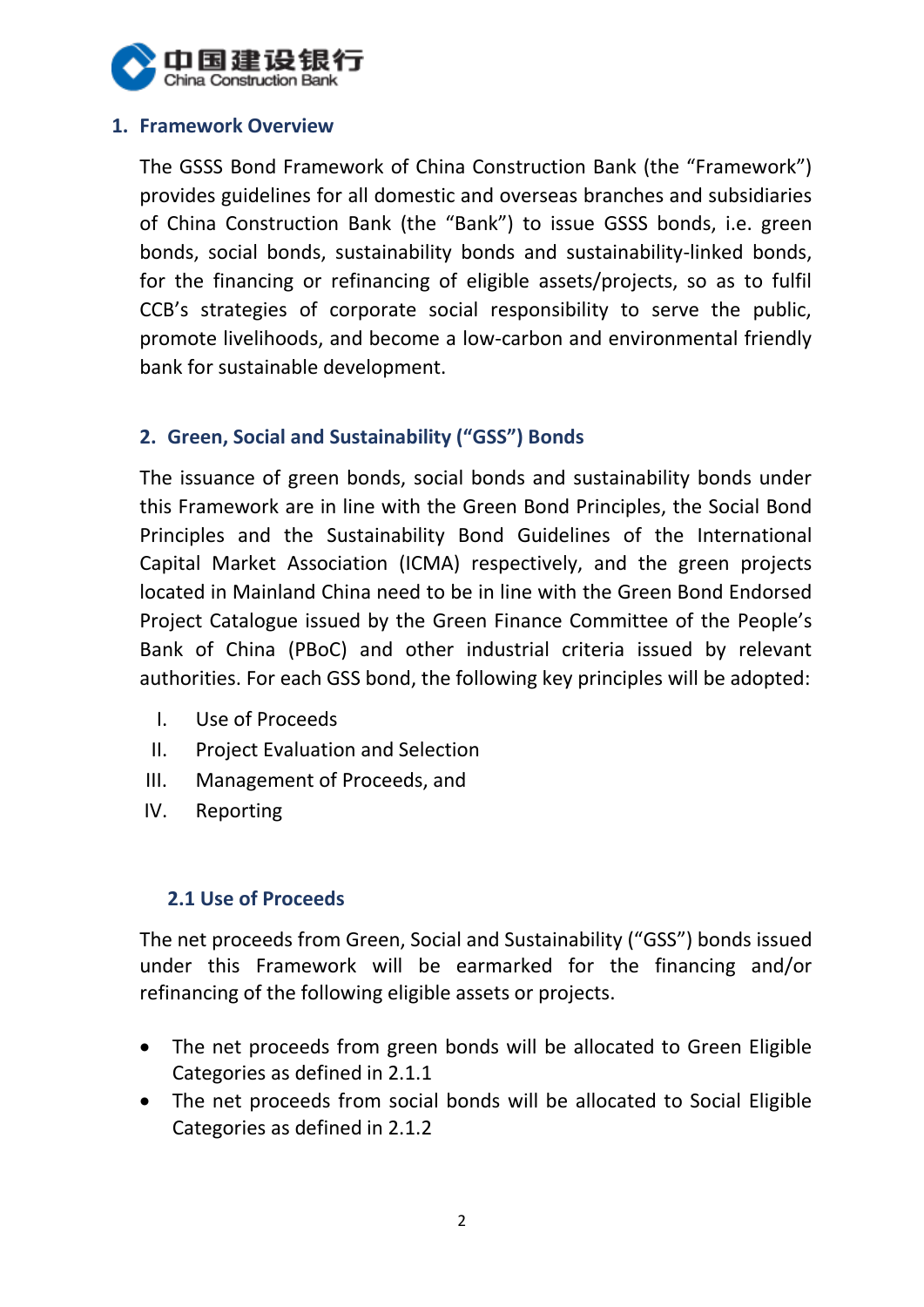

 $\overline{a}$ 

 The net proceeds from sustainability bonds will be allocated to Green Eligible Categories and Social Eligible Categories as defined in 2.1.1 and 2.1.2 respectively

|  |  |  | 2.1.1 Green Eligible Categories |
|--|--|--|---------------------------------|
|--|--|--|---------------------------------|

| <b>Green Bond</b><br><b>Principles</b><br><b>Categories</b> | <b>Sustainable</b><br><b>Development</b><br><b>Goals</b><br><b>Categories</b> | <b>Eligibility Criteria</b>                                                                                                                                                                                                                                                                                                                                                                                                                                                             |
|-------------------------------------------------------------|-------------------------------------------------------------------------------|-----------------------------------------------------------------------------------------------------------------------------------------------------------------------------------------------------------------------------------------------------------------------------------------------------------------------------------------------------------------------------------------------------------------------------------------------------------------------------------------|
|                                                             |                                                                               | Production and transmission of<br>$\bullet$<br>renewable energy                                                                                                                                                                                                                                                                                                                                                                                                                         |
| Renewable<br>Energy                                         |                                                                               | Examples include wind power,<br>photovoltaic power, solar thermal<br>utilization, hydropower, biomass<br>energy, renewable energy promotion<br>projects and the utilizations of other<br>renewable energy (the utilizations of<br>geothermal energy, ocean energy, air<br>source heat energy and other<br>renewable energy sources)<br>Infrastructure construction related to<br>renewable energy, such as land<br>development, construction of transport<br>networks and base stations |
| Energy<br>Efficiency                                        |                                                                               | Energy saving and emission reduction<br>$\bullet$<br>Examples include industrial energy<br>conservation, energy management<br>centres, urban-rural infrastructure<br>construction with energy saving and<br>emission reduction, reduction of<br>pollutants                                                                                                                                                                                                                              |
|                                                             |                                                                               | Examples include smart grids, energy<br>internet, distributed energy<br>infrastructure <sup>1</sup>                                                                                                                                                                                                                                                                                                                                                                                     |

 $1$  Means the construction and operation of distributed energy infrastructure like district energy stations (including natural gas district energy stations), distributed photovoltaic power generation system, and energy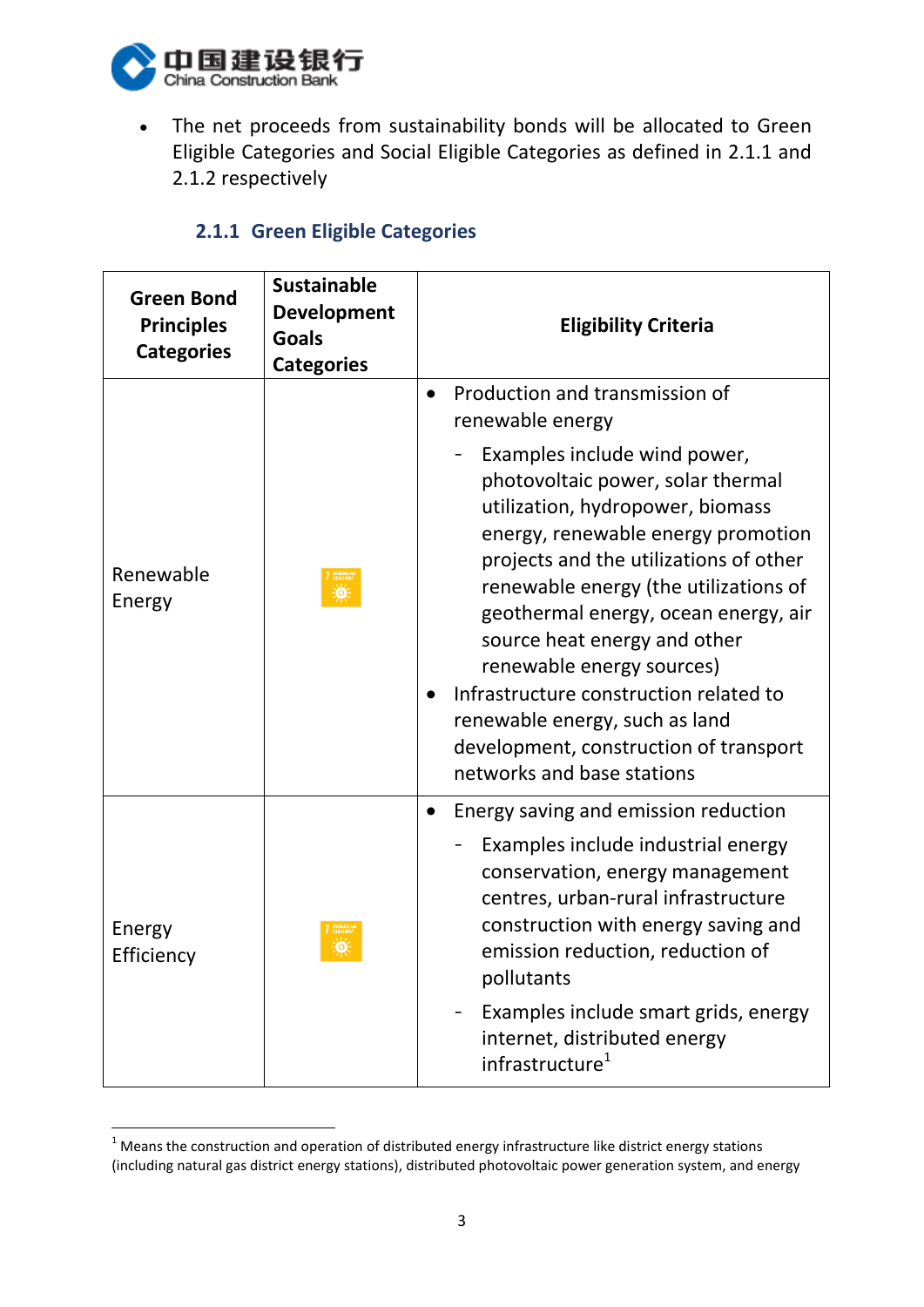

 $\overline{a}$ 

| Pollution<br>Prevention and<br>Control               | 11 SUSTAINABLE I        | Pollution prevention and environmental<br>restoration projects<br>Examples include industrial solid<br>waste and waste gas (liquid) recycle<br>and resource utilization, recycling and<br>reprocessing of renewable resources,<br>recycling of biomass resources, soil<br>remediation and decontamination of<br>hazardous sewage                                                                                                                                                                                                                                                                                                                                                                                                 |
|------------------------------------------------------|-------------------------|----------------------------------------------------------------------------------------------------------------------------------------------------------------------------------------------------------------------------------------------------------------------------------------------------------------------------------------------------------------------------------------------------------------------------------------------------------------------------------------------------------------------------------------------------------------------------------------------------------------------------------------------------------------------------------------------------------------------------------|
| Clean<br>Transportation                              | «                       | Rolling stocks and public transport<br>vehicles<br>Purchase and maintenance of rolling<br>stocks for express railway, metro,<br>light railway and urban railway which<br>use only electricity<br>Purchase of electric buses and trolleys<br>Public rail infrastructure<br>Construction and maintenance of<br>tracks<br>Modernisation, maintenance and<br>upgrades to electric line networks<br>Associated rail infrastructures<br>Maintenance and upgrade of<br>communication systems, signal<br>systems, ventilation and drainage<br>systems<br>Upgrades of lighting systems, such as<br>installing LED lightings<br>Maintenance of public transport system's<br>operation sites, BRT systems, and<br>waterway regulation, etc. |
| Sustainable<br>Water and<br>Wastewater<br>Management | ESPONSIELE<br>CINSUNFIN | Water saving and the use of<br>$\bullet$<br>unconventional water, such as industrial<br>water-saving technology transformation,<br>agriculture and animal husbandry water-<br>saving irrigation project, seawater                                                                                                                                                                                                                                                                                                                                                                                                                                                                                                                |

management systems like distributed energy access and peak-balancing system, distributed electricity trading platform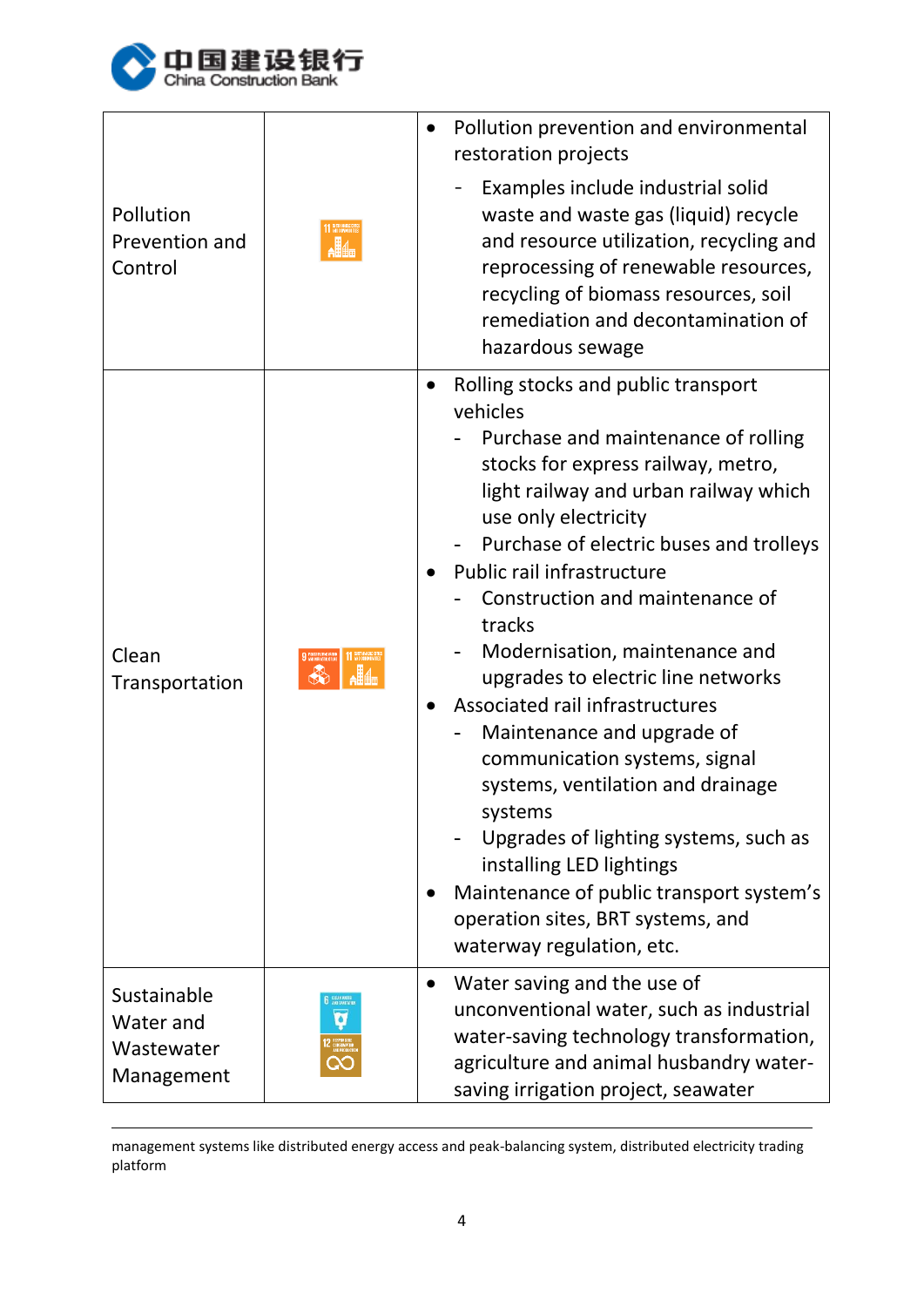

|                                                                                                             |                                                                     | desalination, etc.<br>Construction and maintenance of<br>sustainable clean water and/or drinking<br>water infrastructure, such as the<br>construction and maintenance of urban<br>water networks, etc.<br>Sewage treatment and recycling,<br>comprehensive treatment of river basin,<br>water pollution treatment and<br>decontamination of hazardous waste<br>water, etc.<br>Flood control and disaster contingency<br>works, including flood basin works,<br>construction of embankments for major<br>rivers and river channel treatment, etc. |  |
|-------------------------------------------------------------------------------------------------------------|---------------------------------------------------------------------|--------------------------------------------------------------------------------------------------------------------------------------------------------------------------------------------------------------------------------------------------------------------------------------------------------------------------------------------------------------------------------------------------------------------------------------------------------------------------------------------------------------------------------------------------|--|
| <b>Green Buildings</b>                                                                                      |                                                                     | Energy-efficient modification of<br>new/existing buildings that meet the<br>following criteria:<br><b>Chinese Green Building Evaluation</b><br>Label - 2 Star or above<br>U.S. Leadership in Energy and<br>Environmental Design (LEED) - Silver<br>or above<br><b>Building Research Establishment</b><br><b>Environmental Assessment Method</b><br>(BREEAM) – Very Good or above<br>Other equivalent international<br>standards                                                                                                                  |  |
| Environmentally<br>Sustainable<br>Management of<br>Living Natural<br>Resources and<br><b>Land Resources</b> | 12 SARGE<br>လ<br>14 ****<br>$\sum_{i=1}^{\infty}$<br>$15$ seem<br>≝ | Ecological protection, ecological<br>restoration, vegetation protection,<br>certified ecological agriculture,<br>husbandry and fishery, sustainable<br>forestry development, etc.<br>Development of blue economy, i.e.<br>certified sustainable fishery management<br>programme, population reconstruction<br>and ecological value chain improvement,<br>etc.                                                                                                                                                                                    |  |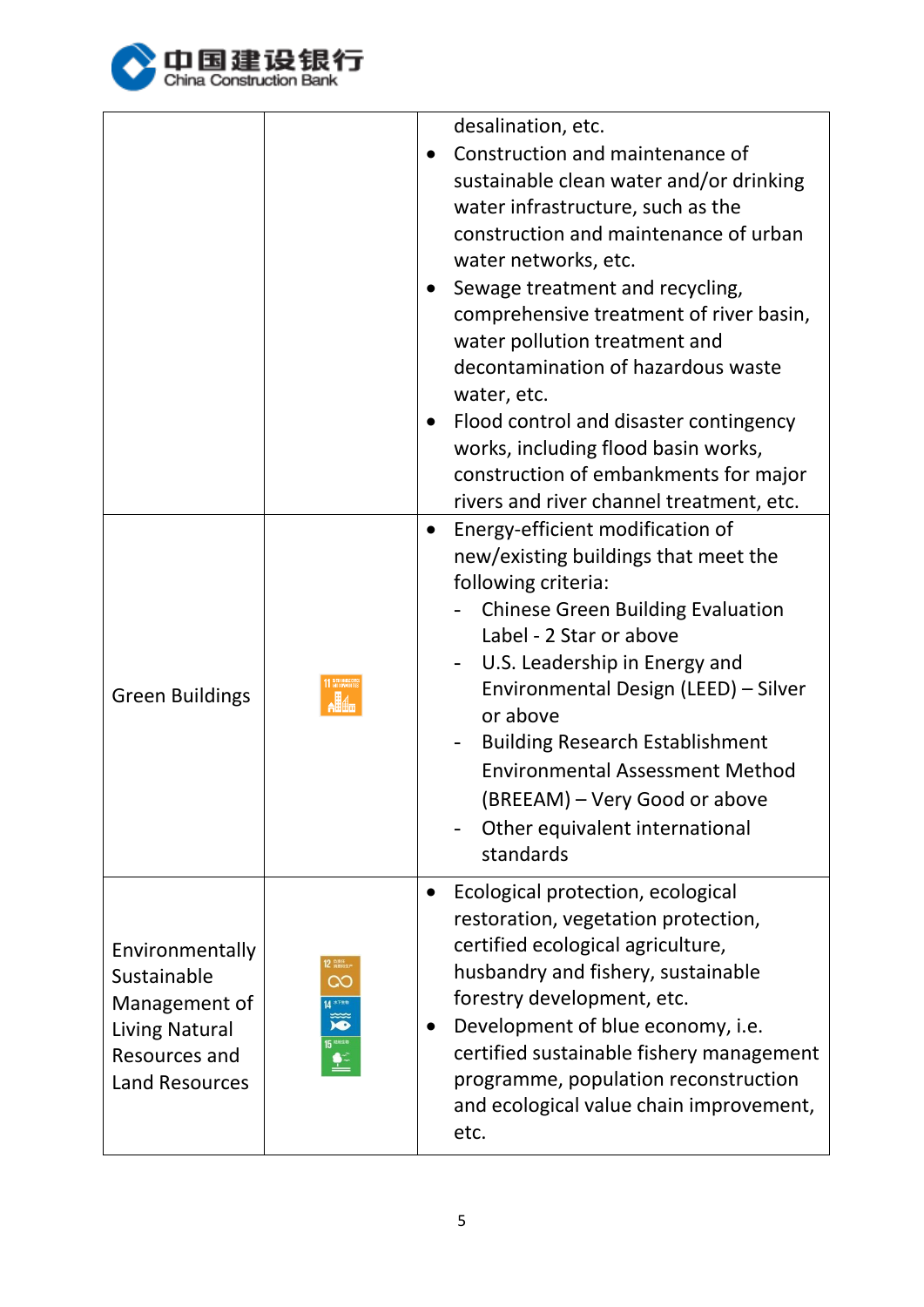

| Conservation of<br>Terrestrial and | 水下生物                  | Environmental protection, treatment and<br>$\bullet$<br>restoration in relation to the<br>sea,<br>coastlines and coastal areas, such as<br>reservoir<br>renovation,<br>reserve<br>construction, vegetation restoration and<br>shoreline erosion prevention facilities,<br>etc. in coastal areas         |
|------------------------------------|-----------------------|---------------------------------------------------------------------------------------------------------------------------------------------------------------------------------------------------------------------------------------------------------------------------------------------------------|
| Marine<br><b>Biodiversity</b>      | $\sum_{i=1}^{\infty}$ | Marine biodiversity protection, such as<br>$\bullet$<br>fisheries enhancement and release of<br>eggs, larvas or adults of aquatic animals<br>into the ocean to restore or increase<br>population, improve and optimise the<br>aquatic biological community structure,<br>construct and operate aquafarm |

## **2.1.2 Social Eligible Categories**

| <b>Social Bond</b><br><b>Principles</b><br><b>Categories</b>                                                  | <b>Sustainable</b><br><b>Development</b><br><b>Goals</b><br><b>Categories</b>              | <b>Eligibility Criteria</b>                                                                                                                                                                                                                                                                                                                                                                                                                                                 |
|---------------------------------------------------------------------------------------------------------------|--------------------------------------------------------------------------------------------|-----------------------------------------------------------------------------------------------------------------------------------------------------------------------------------------------------------------------------------------------------------------------------------------------------------------------------------------------------------------------------------------------------------------------------------------------------------------------------|
| Employment<br>Generation<br>through the<br><b>Potential Effect</b><br>of SME<br>Financing and<br>Microfinance | 1 Novem<br><b>Av 94.1</b><br>8 DECENT WIRK AND<br>5 SENDER<br>ම්<br><b>10 REDUCED</b><br>œ | Loans relating to Inclusive Finance (refer to<br>Appendix I) :<br>Enterprises<br>SMEs are defined by China's National<br>Development and Reform<br>Commission, Ministry of Industry and<br>Information Technology, Ministry of<br>Commerce, and National Bureau of<br>Statistics (refer to Appendix II)<br><b>Individuals</b><br>$\bullet$<br>Operation loans for business owned<br>by individuals<br><b>Operation loans for SMEs</b><br><b>Operation loans for farmers</b> |
|                                                                                                               |                                                                                            | Entrepreneurship guarantee (for laid-<br>off workers) loans<br>Consumption loans to registered                                                                                                                                                                                                                                                                                                                                                                              |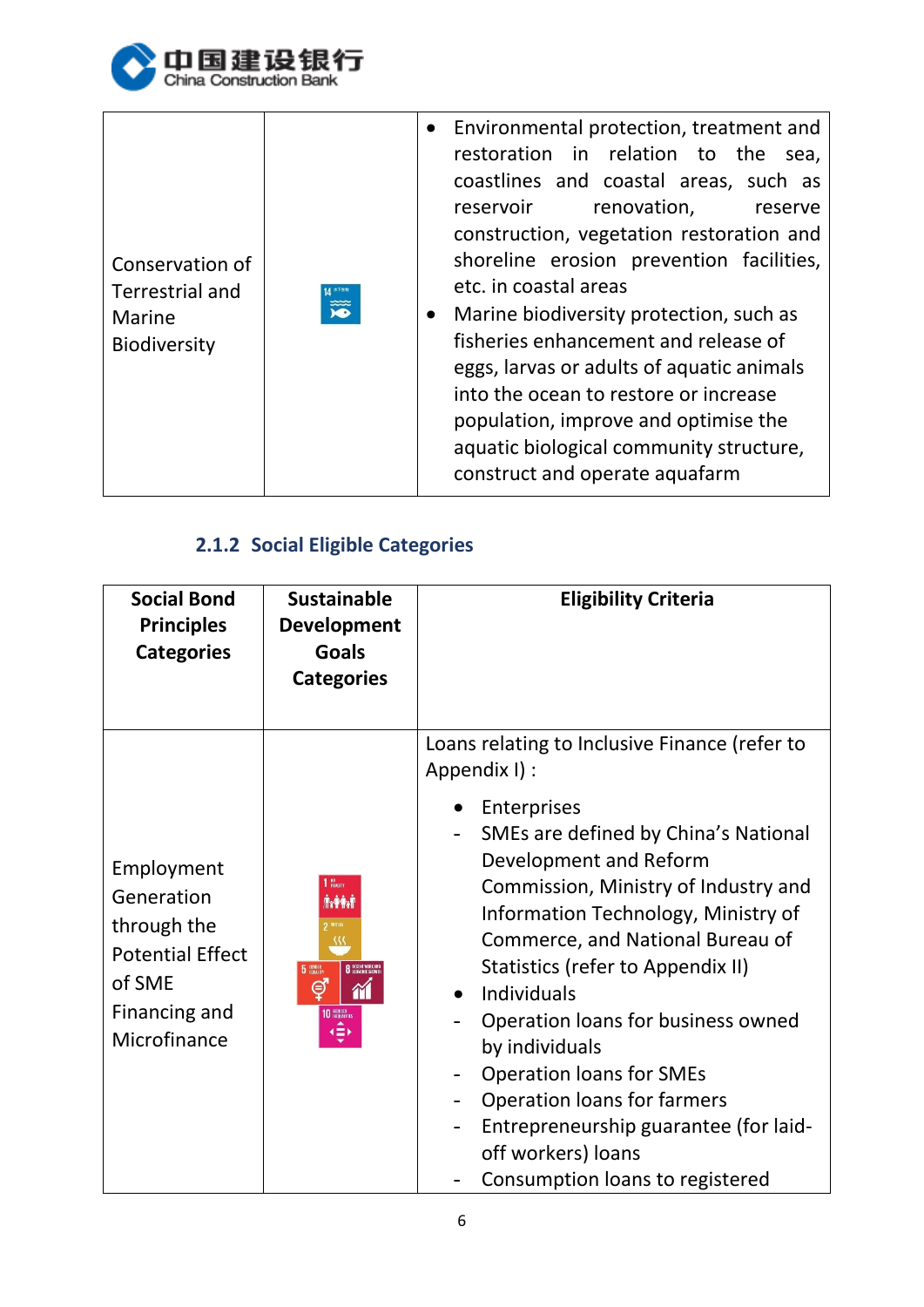

|                                                                                                                              |                                                     | poverty-stricken populations<br>Poverty alleviation loans<br>Loans to Agriculture, Rural Areas and<br>Farmers, etc.                                                                                                                                   |
|------------------------------------------------------------------------------------------------------------------------------|-----------------------------------------------------|-------------------------------------------------------------------------------------------------------------------------------------------------------------------------------------------------------------------------------------------------------|
| Affordable<br><b>Basic</b><br>Infrastructure                                                                                 | <b>MO</b><br>POVERTY<br>5 SEMDER<br>⊜<br>10 REDUCED | Indemnificatory housing programme<br>such as public rental housing (refer to<br>Appendix III)<br>Basic rural living facilities, such as<br>rural biogas, development of power<br>grids in rural area, rural garbage<br>collection and treatment, etc. |
| Access to<br>Essential<br><b>Services</b><br>(Including)<br>Health,<br>Education,<br>Career Training,<br>and Health<br>care) | 3 與好<br>–⁄ਅ⁄∙<br>4 优质教育                             | Education infrastructure construction<br>Medical infrastructure construction<br>Career training loan                                                                                                                                                  |

## **2.1.3 Exclusions**

The following sectors will be excluded from Green and Social Eligible Categories:

- Sectors which are prohibited by laws and regulation in China, such as gambling industry, adult entertainment, child labour and corporations involved in illegal activities
- Luxury sectors such as precious metals, precious artworks & antiques, golf course services
- Distillation, rectification and mixed alcoholic beverages
- Production of tobacco and tobacco products
- Hydro power with installed capacity >20MW
- Biomass which is suitable for food source
- Mining, quarrying and fossil fuels related assets
- Nuclear fuels
- Weapons and ammunitions
- Companies or activities involved in the production, distribution or storage of hazardous chemicals and radioactive substances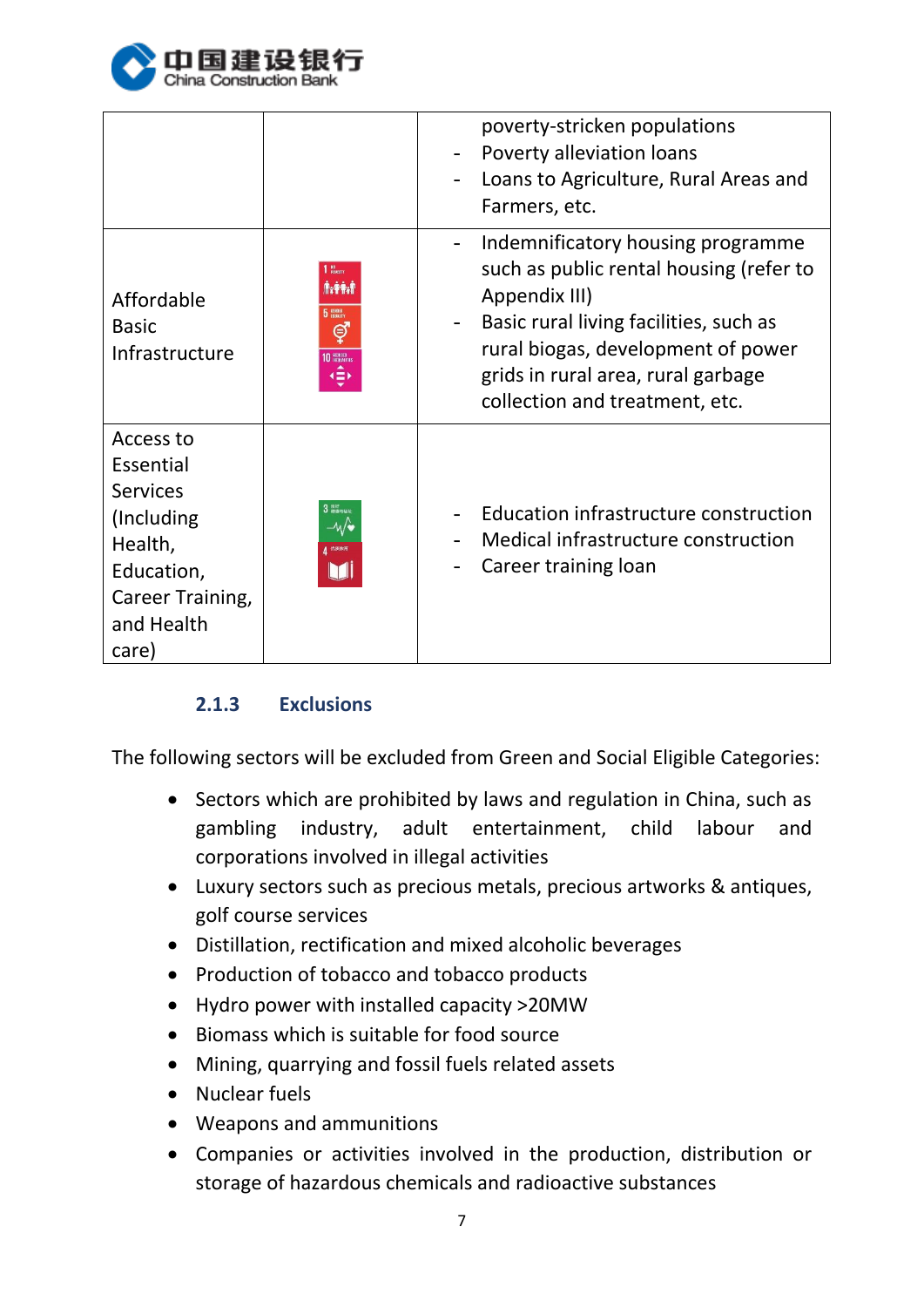

## **2.2 Project Evaluation and Selection**

#### Green Credit and Inclusive Finance

In terms of green credit, CCB formulated its green credit development strategy in 2016 and then established a Green Credit Committee, which is responsible for setting green credit development plans, formulating rules and policies, and the research, discussion and coordination of related business development.

In terms of Inclusive Finance, CCB established an Inclusive Financial Development Committee in 2017, which is responsible for setting inclusive finance development plans, formulating rules and policies, and the research, discussion and coordination of related business development. In 2018, an Inclusive Financial Strategy Promotion Leading Group was further established for the top-level design, overall layout, coordination, planning, promotion and supervision of CCB's Inclusive Finance strategy.

#### Evaluation and Selection of Green and Social Projects

- 1. Green and Social Projects are proposed by the business lines and CCB's domestic and overseas branches.
- 2. A "GSS Bond Working Group" (the "GSSBWG") has been established and composed of relevant departments of the head office, which includes:
- Asset and Liability Management Department
- Credit Management Department
- Corporate Banking Department
- Strategic Clients Department
- Inclusive Finance Department
- Investment Banking Department
- Public Relations and Corporate Culture Department
- Other relevant departments
	- 3. Projects proposed in the first step are reviewed by the GSSBWG in accordance with the GSSS Bond Framework. The specific procedures are: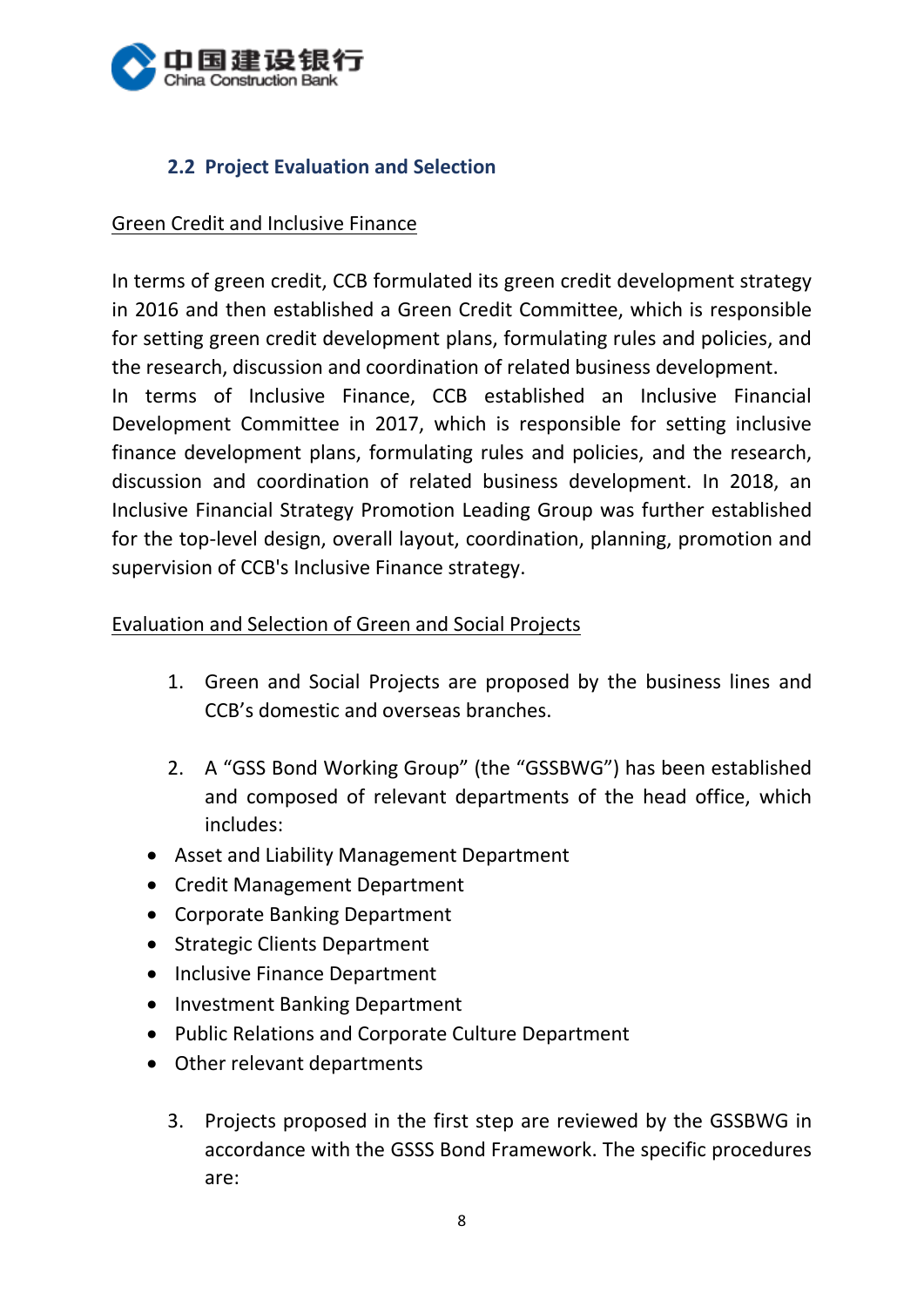

The GSSBWG reviews the preliminary list of Green and Social Projects proposed by the business lines and domestic branches of CCB. The GSSBWG will select the Eligible Green Projects and Eligible Social Projects that meet the Eligibility Criteria in the Use of Proceeds section under the GSSS Bond Framework of China Construction Bank, and best reflect the characteristics of CCB, by considering the following factors:

- whether the technology used in Green Projects is more advanced than other available technologies
- the pre and post certification for the Green Projects
- whether the Social Projects provide clear social benefits
- whether the Green Projects and Social Projects comply with the development policy and strategy of CCB
- whether the characteristics of CCB are reflected by the Green Projects and Social Projects

If a project is identified as Eligible Project under the GSSS Bond Framework of China Construction Bank by the GSSBWG, the project will be "marked" as Eligible Green Project or Eligible Social Project.

- 4. A list of projects financed by "GSS bonds" is established to facilitate bond duration management. The GSSBWG is responsible for the bookkeeping and tracking of eligible projects and for ensuring all information is true and accurate in the process.
- 5. The GSSBWG reviews the allocation of funds raised by GSS bonds annually to ensure appropriate allocation to Eligible Green and Social Projects, and to assist with the preparation for disclosures in annual reports.

#### **2.3 Management of Proceeds**

The proceeds of each bond will be deposited in the general funding accounts.

CCB will maintain a register to keep track of the use of proceeds from each bond. The register will contain the following information: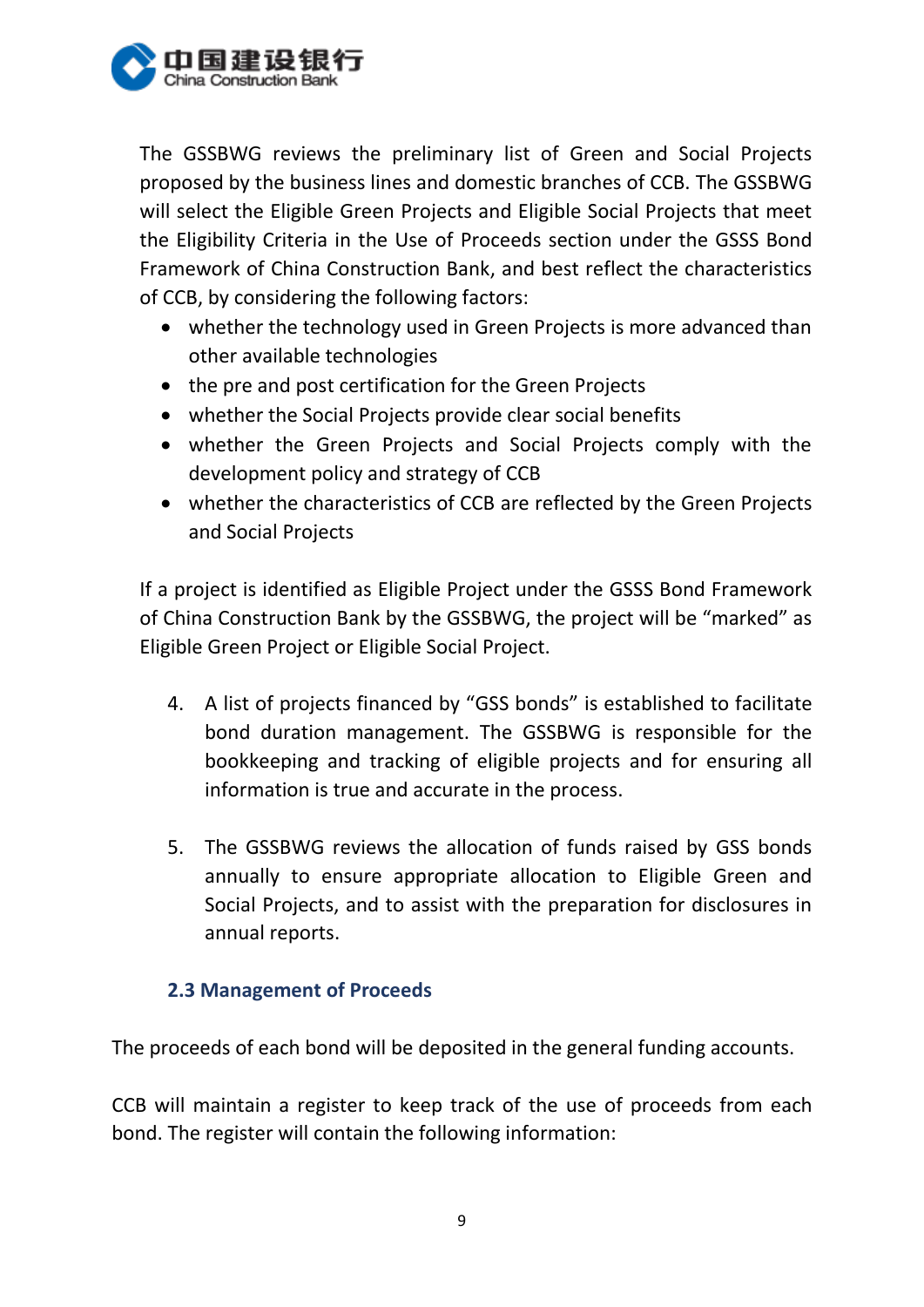

## **2.3.1 Type of Funding Transaction:**

Key information includes transaction date, (net) amount of proceeds, maturity date, coupon, type of bond, pricing date and the ISIN number.

## **2.3.2 Allocation of proceeds**

- Name and description of Eligible Projects to which the proceeds of GSS bonds have been allocated in accordance with the Framework
- Allocation of the proceeds from GSS bonds to Eligible Projects
- The balance of unallocated proceeds
- Use of unallocated proceeds

Any balance of issuance proceeds which are not yet allocated to Eligible Green and Social Projects will be held in accordance with CCB's normal liquidity management policy. CCB undertakes not to invest unallocated proceeds in sectors set out in 2.1.3 Exclusions.

## **2.4 Reporting**

CCB will publish reports on the use of proceeds from the issuance of GSS bonds, providing the following information:

## **2.4.1 Allocation Reporting**

CCB will provide the following information for the net proceeds of all GSS bonds during the period:

- The aggregate amount allocated to various Eligible Projects
- The remaining balance of funds which have not yet been allocated and type of temporary investment
- Examples of Eligible Projects (subject to confidentiality disclosures)

## **2.4.2 Impact Reporting**

Where possible, CCB will report on the environmental and social impacts of the Eligible Projects.

Subject to the nature of Eligible Green and Social Projects and availability of information, CCB aims to provide relevant information including, but not limited to, the following: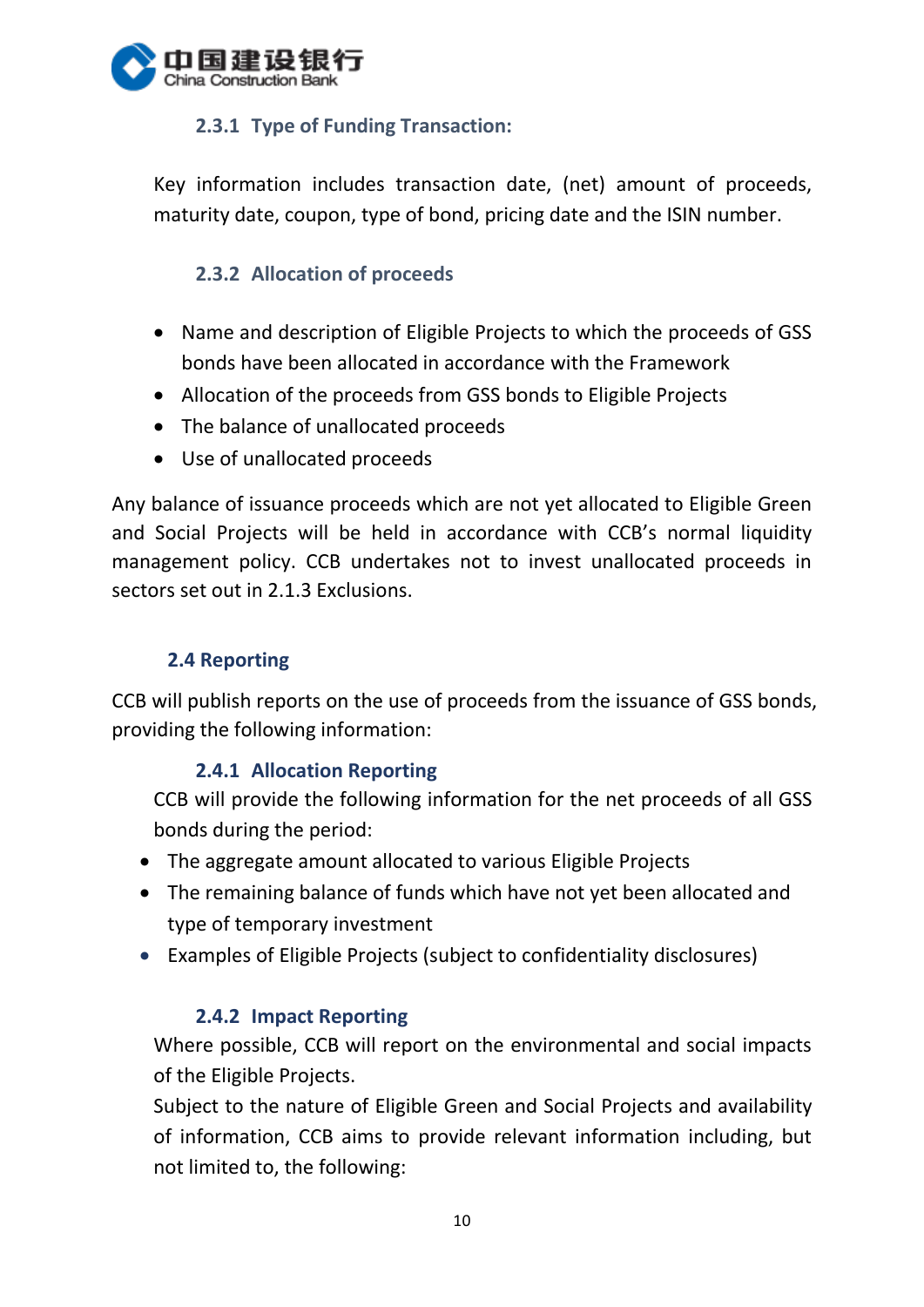

| <b>Category of Eligible</b><br><b>Green and Social</b><br><b>Projects</b>                                          | <b>Impact Indicators</b>                                                                                                                                                                                                                                                                                                                                                                       |
|--------------------------------------------------------------------------------------------------------------------|------------------------------------------------------------------------------------------------------------------------------------------------------------------------------------------------------------------------------------------------------------------------------------------------------------------------------------------------------------------------------------------------|
| Renewable Energy                                                                                                   | Net on-grid generation<br>$\bullet$<br>Tonnes of greenhouse gas emissions reduced<br>$\bullet$                                                                                                                                                                                                                                                                                                 |
| <b>Energy Efficiency</b>                                                                                           | Energy saved based on national standards<br>$\bullet$                                                                                                                                                                                                                                                                                                                                          |
| Pollution<br>Prevention and<br>Control                                                                             | Amount of exhaust gas treated, and concentration of<br>$\bullet$<br>sulphur dioxide, nitrogen oxides and dust<br>Amount of hazardous waste treated annually<br>$\bullet$<br>Amount of sludge waste treated annually<br>Amount of black and odorous water treated, area of<br>mine land reclamation and ecological restoration,<br>contaminated soil treated and restored (in square<br>meters) |
| Clean<br>Transportation                                                                                            | Number of passengers carried/amount of goods<br>$\bullet$<br>carried<br>Tonnes of greenhouse gas emissions reduced<br>$\bullet$                                                                                                                                                                                                                                                                |
| Sustainable Water<br>and Wastewater<br>Management                                                                  | Amount of waste water treated, and concentration of<br>$\bullet$<br>COD and ammonia-nitrogen<br>Amount of water saved<br>$\bullet$<br>Amount of desalinated seawater<br>$\bullet$<br>Amount of city water network built<br>$\bullet$                                                                                                                                                           |
| <b>Green Buildings</b>                                                                                             | Type of green building certifications obtained<br>$\bullet$<br>Number of Green building certification obtained<br>$\bullet$<br>Amount of energy saved (MW)<br>$\bullet$                                                                                                                                                                                                                        |
| Environmentally<br>Sustainable<br>Management of<br>Living Natural<br><b>Resources and Land</b><br><b>Resources</b> | Size of afforestation area<br>$\bullet$<br>Number of flood prevention facilities built<br>$\bullet$<br>Number of species protected<br>Amount of each species protected<br>$\bullet$<br>Size of natural protection area<br>$\bullet$<br>Number and species of wildlife protected<br>$\bullet$<br>Type and number of certified sustainable fisheries                                             |
| Conservation of<br><b>Terrestrial and</b>                                                                          | Area of environmental protection, treatment and<br>$\bullet$<br>restoration in relation to the sea, coastline and coastal<br>area                                                                                                                                                                                                                                                              |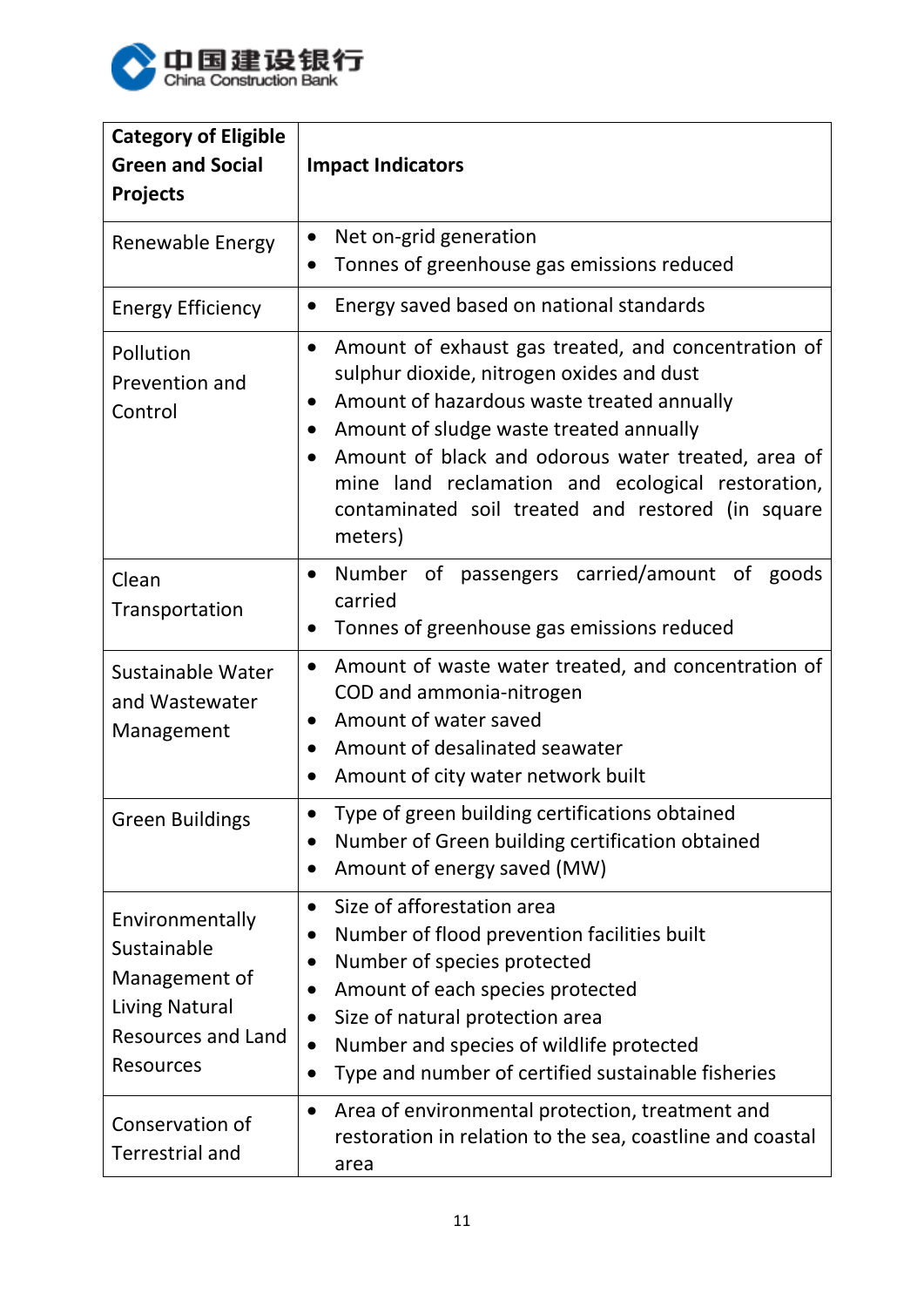

| <b>Marine Biodiversity</b>                                                                                      | Number of aquatic animal species restored or<br>$\bullet$<br>increased                                                                                                                                                                    |
|-----------------------------------------------------------------------------------------------------------------|-------------------------------------------------------------------------------------------------------------------------------------------------------------------------------------------------------------------------------------------|
| Employment<br><b>Generation through</b><br>the Potential Effect<br>of SME Financing<br>and Microfinance         | Number of companies/individuals benefitted<br>$\bullet$<br>Number of jobs created<br>$\bullet$<br>Number, gender and type of disadvantageous<br>$\bullet$<br>community benefitted<br>Amount of credit distributed<br>$\bullet$            |
| <b>Affordable Housing</b>                                                                                       | Amount of credit distributed<br>$\bullet$<br>Number of families benefitted<br>$\bullet$                                                                                                                                                   |
| Affordable Basic<br>Infrastructure                                                                              | Amount of methane collected in rural area<br>$\bullet$<br>Amount of electricity provided in rural area<br>Amount of waste collected and treated in rural area                                                                             |
| <b>Access to Essential</b><br>Services (Including<br>Health, Education,<br>Career Training,<br>and Health care) | Number of students benefitted from the student loans<br>$\bullet$<br>Number of people benefitted from career training<br>$\bullet$<br>Amount of credit distributed, such as amount of loans<br>$\bullet$<br>for healthcare infrastructure |

The GSS Bond Report will be updated annually and made available on CCB's website (www.ccb.com).

## **2.5 External Review**

CCB will obtain an external review of all GSS bonds from a third party which has environmental and social benefit review expertise and audit qualification. External review will cover pre-issuance assurance, post-issuance assurance and assurance report of independent accountants on use of proceeds annually. External review results will be available at (www.ccb.com).

## **3. Sustainability-Linked Bonds**

The issuance of sustainability-linked bonds (SLB) under this Framework shall be in line with ICMA's Sustainability-Linked Bond Principles (SLBP, 2020), including the following specific requirements:

## **3.1 Selection of Key Performance Indicators (KPIs)**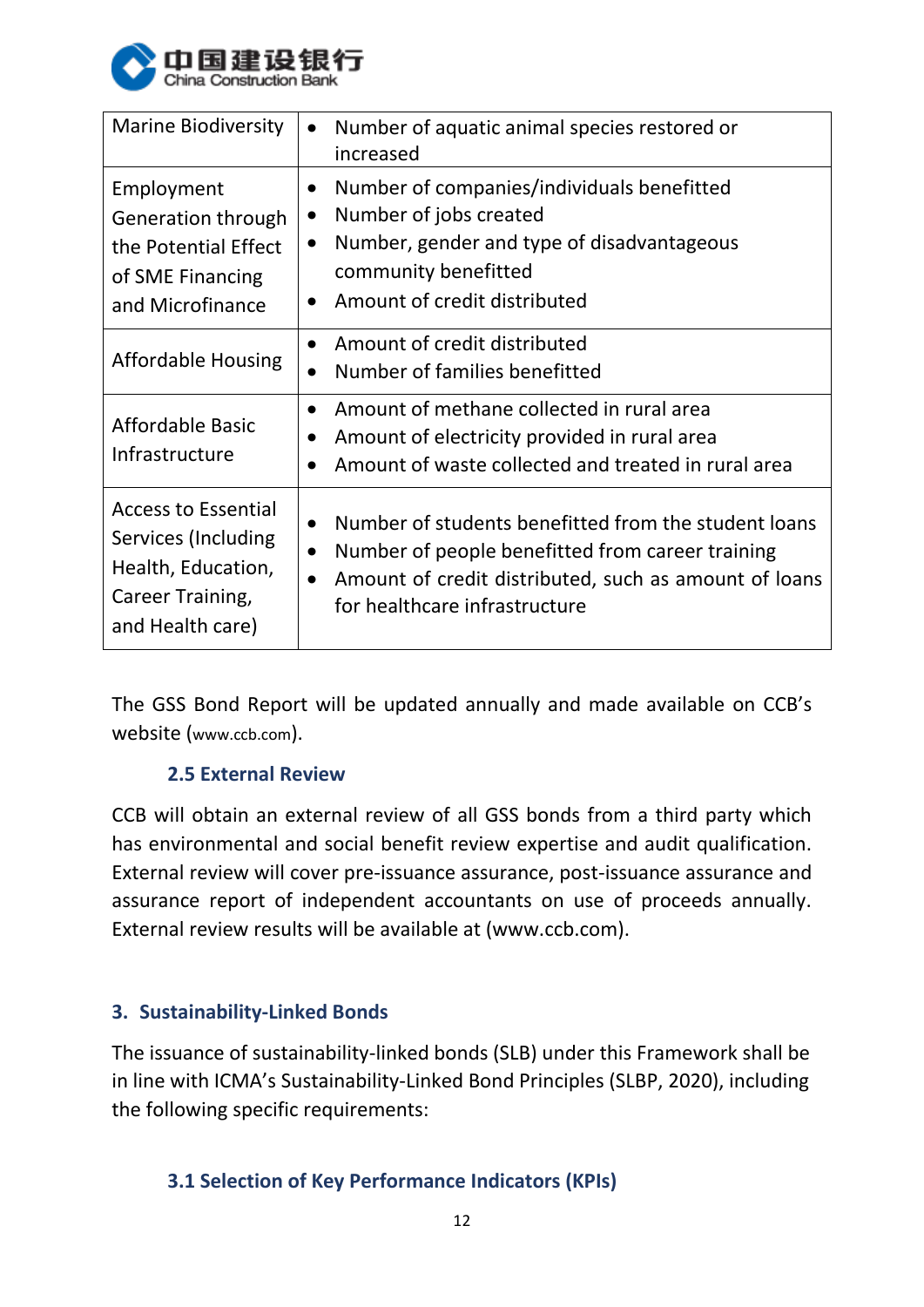

When issuing each SLB, CCB will define the KPIs which will be selected according to CCB's prevailing sustainable development strategy. CCB endeavours to select Environmental and/or Social KPIs which are included in sustainability reports and/or annual reports and verified externally for three consecutive years

## **3.2 Calibration of Sustainability Performance Targets (SPTs)**

CCB will calibrate the selected SPTs in terms of their consistency with CCB's sustainable development strategy, plans to meet the SPTs, relevant controls, critical factors, and force majeure.

## **3.3 Bond Characteristics**

CCB will describe the variation of the financial and/or structural characteristics to be triggered by the failure to meet the predefined SPT(s) for KPI(s) in the offering documents.

## **3.4 Reporting**

CCB will publish reports on SLBs, which will include the following information:

- transaction details, including transaction date, (net) amount of proceeds, maturity date, coupon, type of bond, pricing date and the ISIN number
- up-to-date information on the performance of the selected KPIs, including baselines where relevant
- any information enabling investors to monitor the ambition level of the SPTs

The Sustainability-Linked Bond Report will be updated annually and published on CCB's website (www.ccb.com).

## **3.5 Verification**

CCB will engage an independent third party to independently verify its performance level against each SPT for each KPI, at least once a year since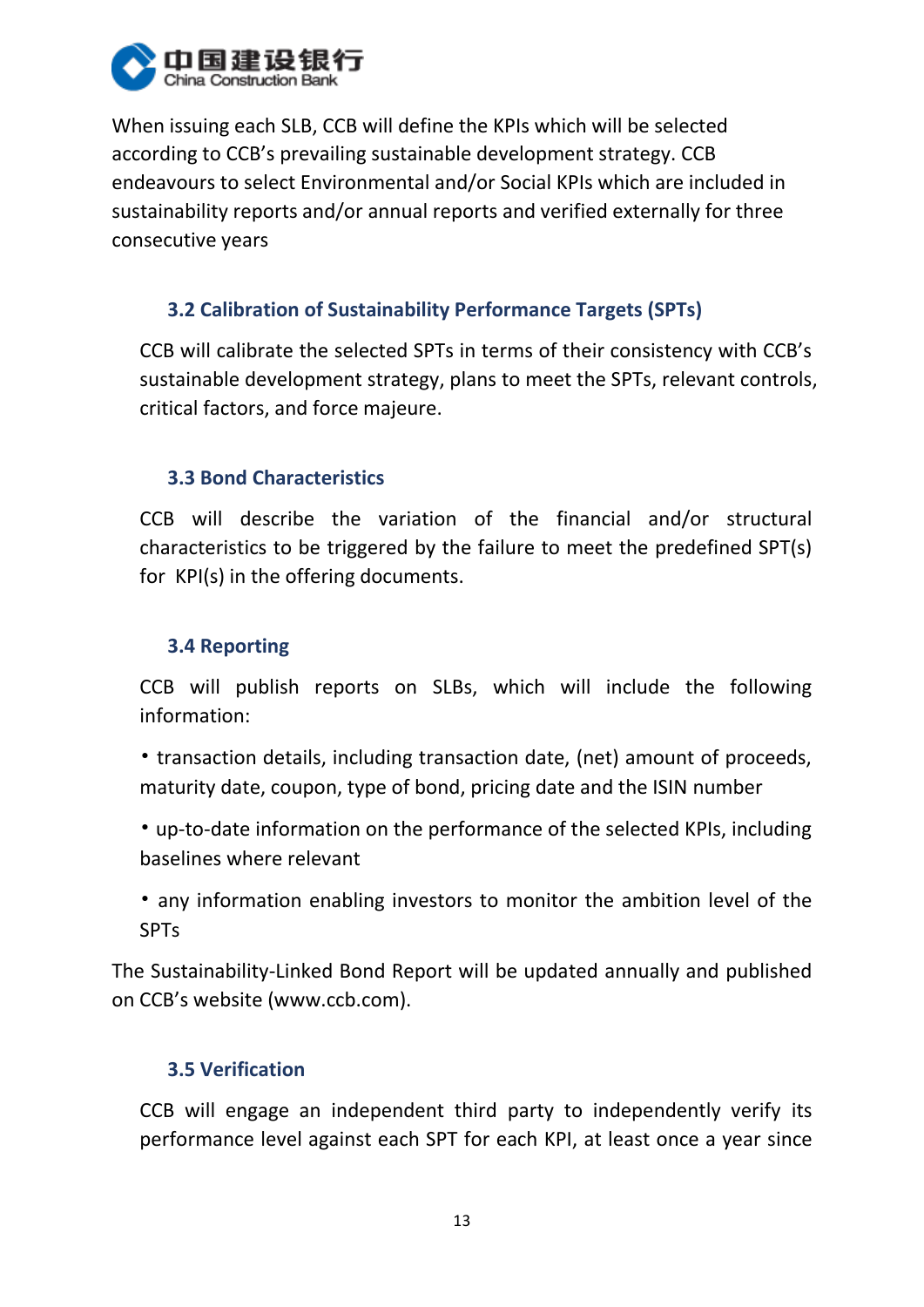

the bond is issued. The relevant report will be published on CCB's website (www.ccb.com).